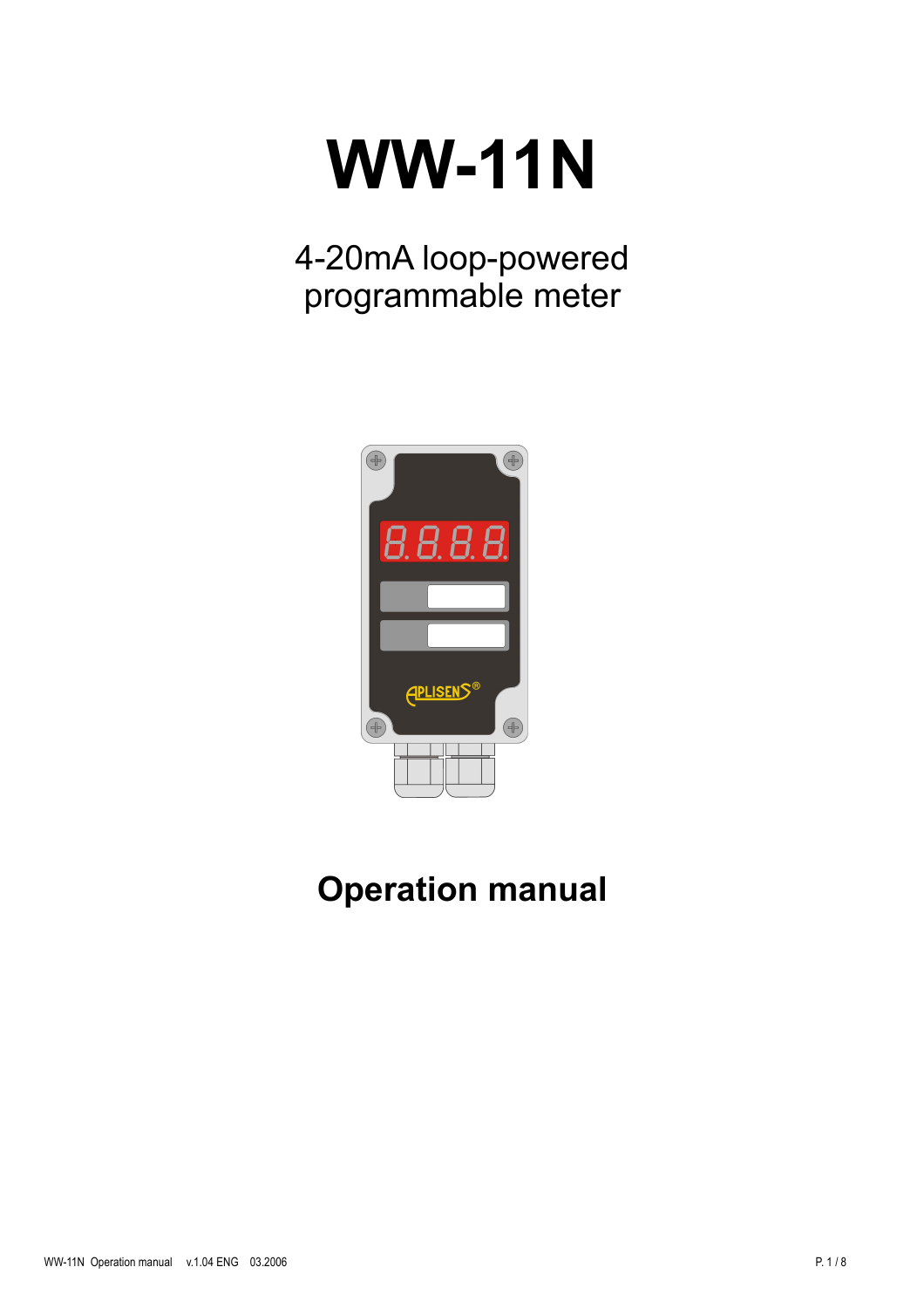#### **CONTENTS**

# **1. INTRODUCTION**

- **1.1 General information**
- **1.2 Functional description**
- **1.3 Safety**
- **1.4 EMC considerations**

# **2. INSTALLATION**

- **2.1 Unpacking**
- **2.2 Mechanical assembly**
- **2.3 Electrical connections**

# **3. OPERATION**

- **3.1 Programming**
- **3.2 Error messages**

# **4. TECHNICAL SPECIFICATION**

| <b>SYMBOL</b> | <b>DESCRIPTION</b>                                                                                                                                                  |
|---------------|---------------------------------------------------------------------------------------------------------------------------------------------------------------------|
| $\mathcal{L}$ | CAUTION or WARNING: Tells you about the risk of electrical shock.                                                                                                   |
|               | CAUTION, WARNING or IMPORTANT: Tells you of circumstances or practices than can effect the instrument's<br>functionality and must refer to technical documentation. |
|               | <b>INFORMATION: Helpful information.</b>                                                                                                                            |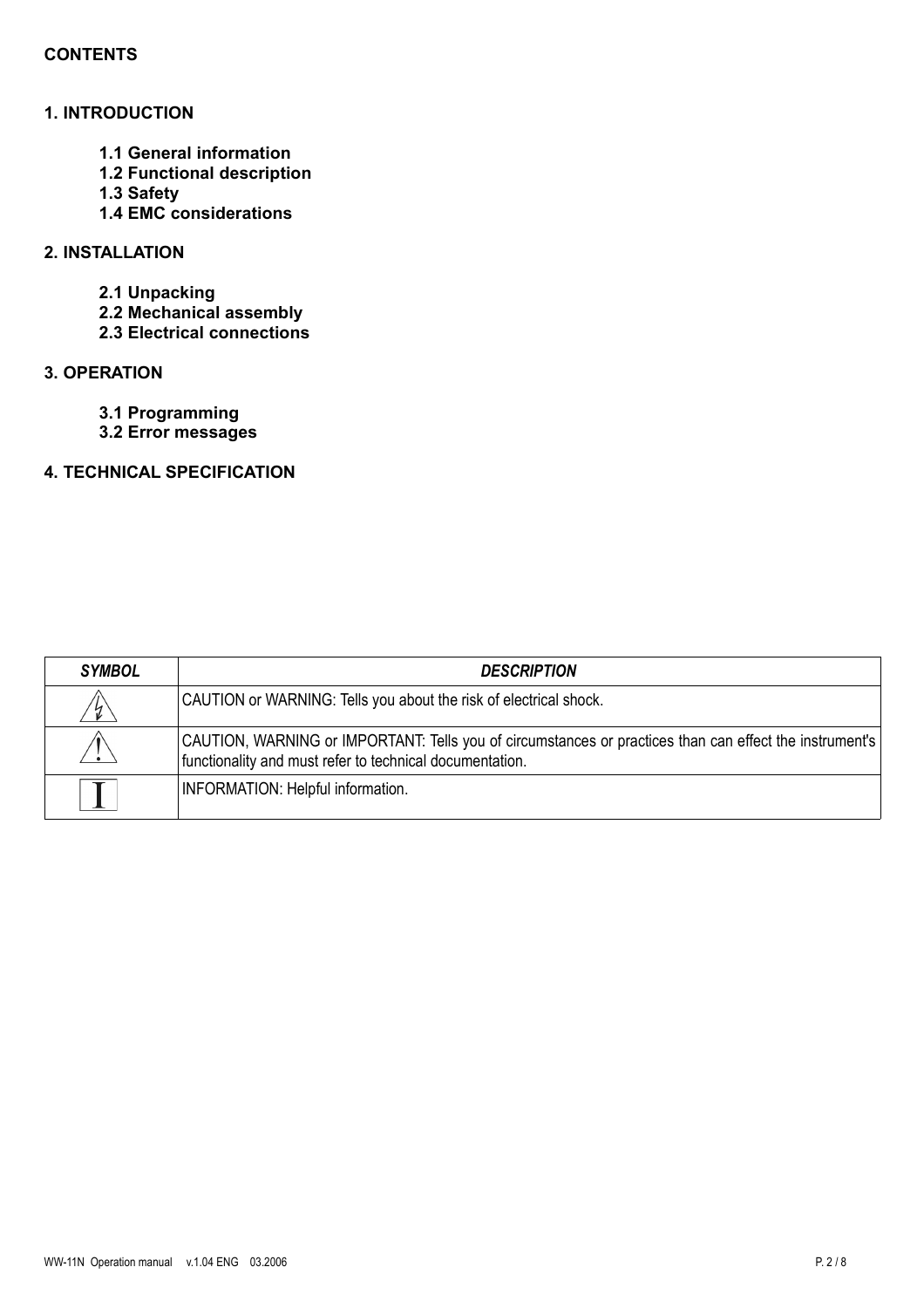## **1. INTRODUCTION**

#### **1.1 General information.**

WW-11N is designed for industrial measurement and control systems. It is dedicated for a wide range of industrial transducers with current output.

#### **1.2 Functional description.**

It is designed for 4-20mA loop measurements without additional power supply. WW-11N draws the energy needed for operation from input line. High efficient 4-digit LED display is used to provide good visibility in all ambient light conditions. WW-11N is user programmable with internal push-buttons. Display scaling, signal filtering and linear or root square conversion can be set.

Robust, fully sealed housing ensures reliable operation in harsh conditions and wide temperature range.

#### **1.3 Safety.**

- *- Read the manual carefully before installation,*
- *- disconnect power supply before installation and wiring,*
- *- do not attempt to operate the instrument if any damage is found,*
- *- do not operate the unit in aggressive or explosive environment,*
- *- check if connected wiring and devices fullfil safety regulations required in certain application.*

#### **1.4 EMC considerations.**

*Instrument meets EN-61326 EMC requirements for industrial environment.*

Follow listed below instructions to provide proper operation in real conditions:

- Do not install the product near devices generating strong electromagnetic fields,
- wire the lines connected to the meter separately from power lines carrying high voltages or currents,
- use twisted or shielded signal lines in noisy environment,
- always apply functional grounding,
- apply external surge protectors close to the unit if long lines are connected,
- apply additional filtering in noisy environment.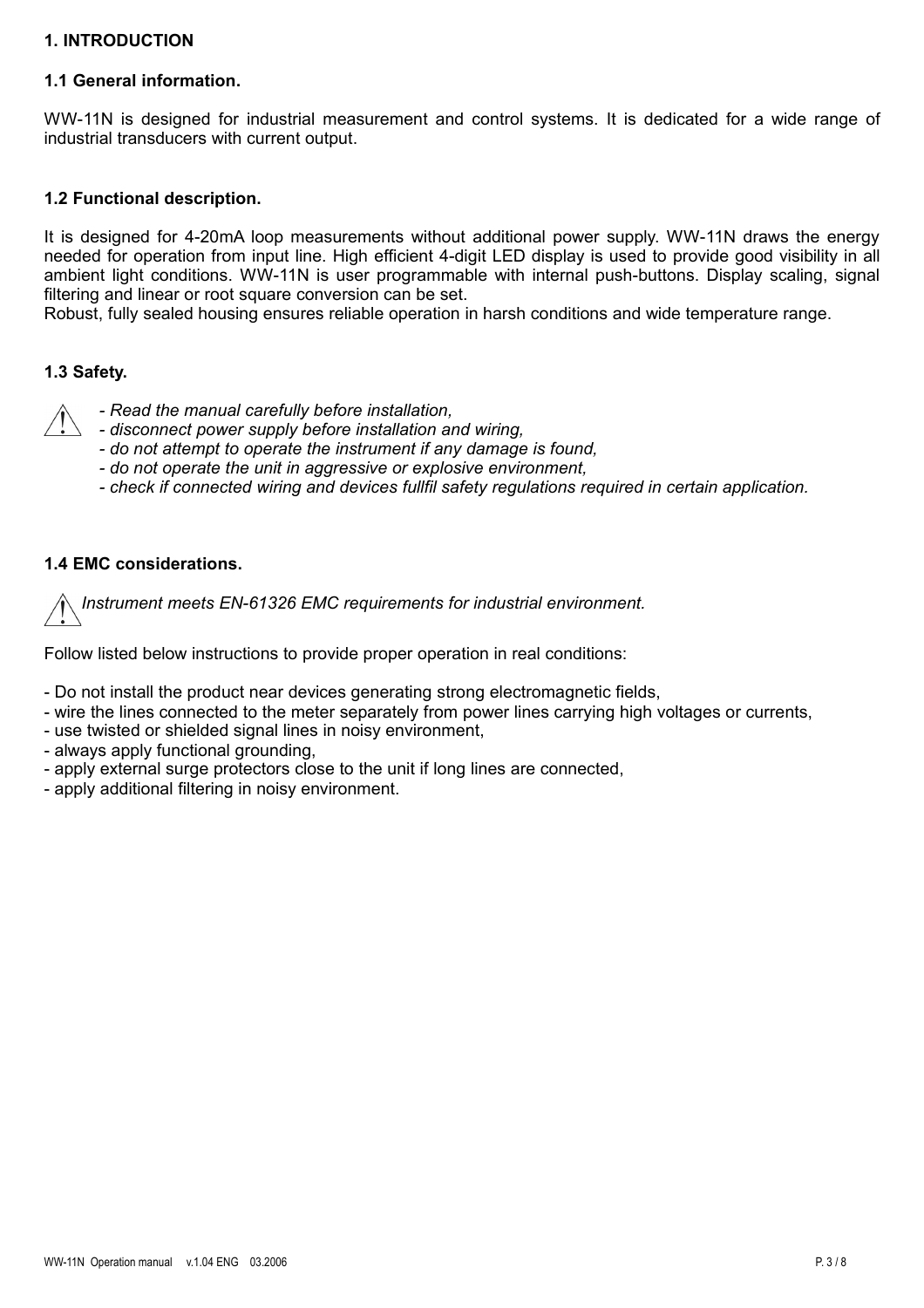# **2. INSTALLATION**

# **2.1 Unpacking.**

The original manufacturers carriage should contain:

| WW-11N meter     | 1 pcs. |
|------------------|--------|
| Operation manual | 1 pcs. |

*Check the contents for possible damages and report to the supplier if only founded.*



Fig.1 WW-11N dimensions.

## **2.2 Mechanical assembly.**

The meters housing is dedicated for wall mounting. Mounting holes should be prepared according to Fig.1. Before mounting the clear cover and front plate should be removed. Two mounting holes are placed in bottom part of the housing. After fixing the bottom part on the wall electrical connections and programming can be done. It is very important to apply the wires of proper diameter and to tighten the cable glands carefully. In other case specified moisture protection will not be fulfilled. The units and other user data can be placed in white fields on the the front plate. For final, the front plate and clear cover are to be fixed again.



*However the housing provides high environmental protection, choosing the place not exposed to direct sun-shine and moisture will always extend the meter's life.*

# **2.3 Electrical connection.**

*Disconnect power supply before installation and wiring!*

Prior to wiring the meter should be fixed according to 2.2. The cables are introduced into the housing though PG9 cable-glands. This allows installing the meter on the line without separate connection boxes. Transducer cable comes thru one cable-gland in and the cable to supply goes out through another. Meters with one cable gland are supplied for special order.



*Keep cable diameters within specification!*

*Tight the cable glands carefully to keep housing sealed!*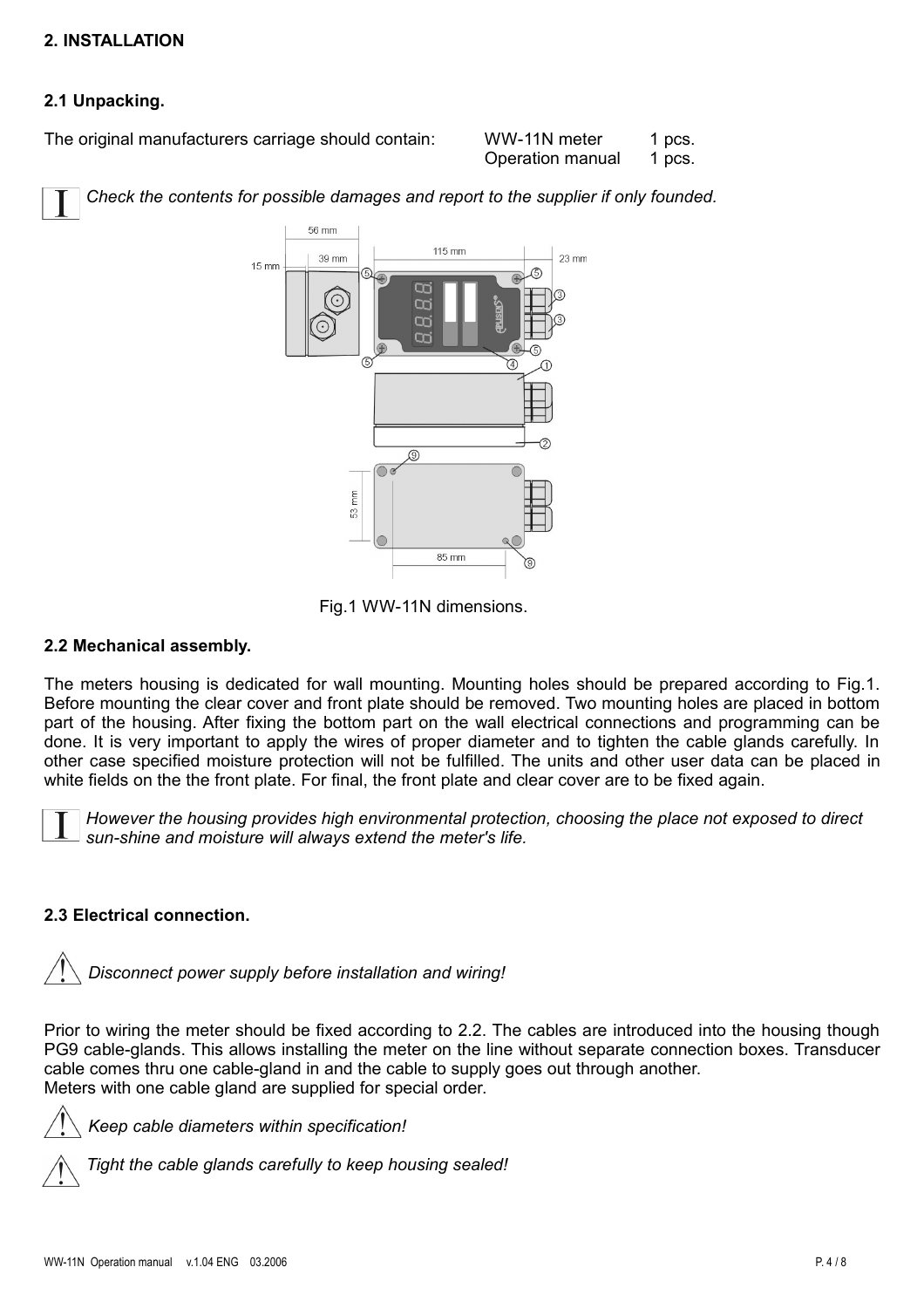

WW-11N terminal block specification.

| <b>Connector</b>     | <b>Position</b> | <b>Marking</b> | <b>Description</b>              | Value               |
|----------------------|-----------------|----------------|---------------------------------|---------------------|
| <b>INPUT / POWER</b> |                 |                | negative input / power terminal | 4-20 <sub>m</sub> A |
|                      |                 |                | auxiliary bridge terminal       | (30VDCmax)          |
|                      |                 |                | auxiliary bridge terminal       |                     |
|                      |                 |                | positive input / power terminal |                     |

*Terminals 2 and 3 are internally connected.*

# **3. OPERATION**

#### **3.1 Programming.**

WW-11N has a set of parameters which should be programmed for certain application. All settings are stored in non-volatile memory and hardware protected against accident erase.

Programming mode is activated by closing pins 2,3 on J5 connector with a jumper. This connection releases also write-protect function of internal memory. While entering programming mode, "Edit" message is displayed. Further programming operations are performed with four push-button switches marked:  $\mathbf{V}$ ,  $\mathbf{\Delta}$ , **ESC**, **ENT.**



Fig.3 Programming switches inside WW-11N housing.

Programming dialog is initiated by pressing **ENT** key, once. "Fn01" message should appear. <sup>▼</sup>, ▲ Keys scroll though all menu functions set. To enter the function selected, **ENT** key should be pressed. Value eidting is performed with  $\Pi$ , A keys. **ENT** key accepts selection. **ESC** key in "Fnxx" display state closes editing and writes the setting to the memory. After memory writing "**Edit**" message reappears. Now the jumper can be moved back to 1-2 position. In this position the memory is write protected and meter runs in normal operation mode.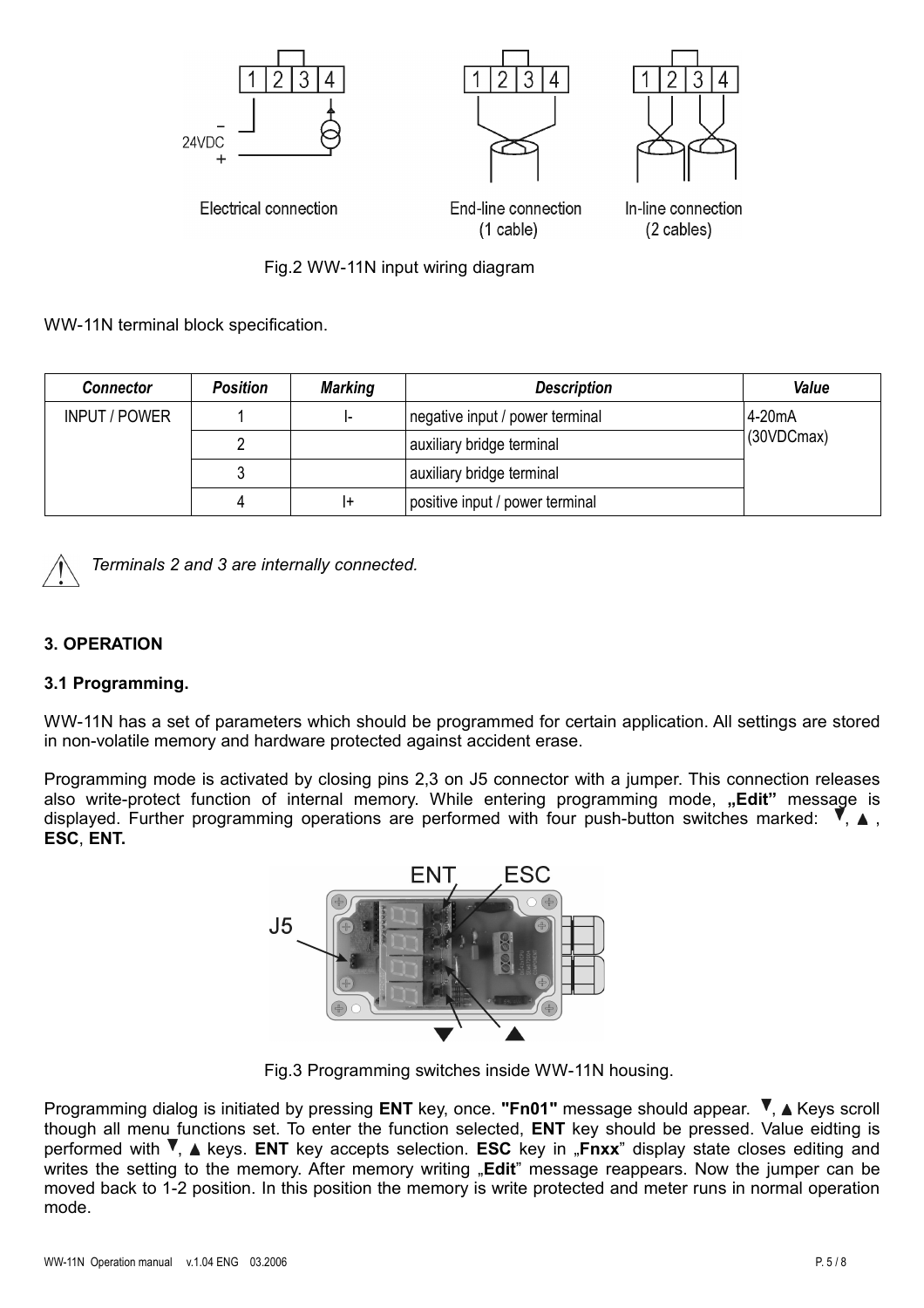*Programming keys function table.*

| Key              | <b>Function</b>                                       | <b>Comments</b> |
|------------------|-------------------------------------------------------|-----------------|
| $\blacktriangle$ | - scrolling menu up<br>- increasing numerical value   |                 |
|                  | - scrolling menu down<br>- decreasing numerical value |                 |
| <b>ESC</b>       | - ESCAPE,<br>- canceal, back to higher menu level     |                 |
| <b>ENT</b>       | - ENTER<br>- selection, value acceptance              |                 |

*Restoring factory settings.*

Factory settings can be restored by switching the meter on with **ENT** key depressed (the jumper should be set in 2-3 position). After "Eini" message appearance, ENT key should be pressed once again.

If ▲ key will be in this procedure accidentally used, "**Fabr**" can be seen. In this situation the meter should be reset by switching the input signal off for a moment.

# *Programming menu functions table*

| <b>Function   Name</b><br>No |                                 | <b>Range of setting</b>                                                                                                      | <b>Default</b><br>value | <b>Comments</b>             |
|------------------------------|---------------------------------|------------------------------------------------------------------------------------------------------------------------------|-------------------------|-----------------------------|
| $Fn00*$                      | transfer<br>function            | Lin-linear, Pier- square-root                                                                                                | Lin                     |                             |
| Fn01**                       | low scale input<br>current      | -9.99 do 99.99                                                                                                               | 4.00                    |                             |
| $Fn02**$                     | low scale<br>read-out           | -9.99 do 99.99                                                                                                               | 400                     |                             |
| $Fn03**$                     | high scale input<br>current     | -9.99 do 99.99                                                                                                               | 20.00                   |                             |
| Fn04**                       | high scale<br>read-out          | -9.99 do 99.99                                                                                                               | 2000                    |                             |
| Fn05                         | decimal point<br>position       | 0.000; 0.00; 0.0,<br>$\boldsymbol{0}$                                                                                        | 00.00                   | leading zeros are suppresed |
| Fn06                         | digital filter time<br>constant | $\vert$ 0 - 20ms 1 - 160ms, 2 - 320ms, 3 - 640ms,<br>$4 - 1,28s,$<br>5 -2,56s, 6 - 5,12s, 7 - 10,24s, 8 - 20,48s, 9 - 40,96s | $\mathbf 0$             | $0$ – analog filter only    |
| Fn07                         | read-out<br>rounding            | 1, 2, 5, 10                                                                                                                  | 1                       | $1 -$ without rounding      |

(\*) Transfer function may be:

1. linear:

$$
Readout = a * I + b
$$

2. square-root:

*Readout*= $c * \sqrt{I-4,00} + d$ 

where: I -input current [mA],

*a, b, c, d* -constants internally calculated from user's scaling data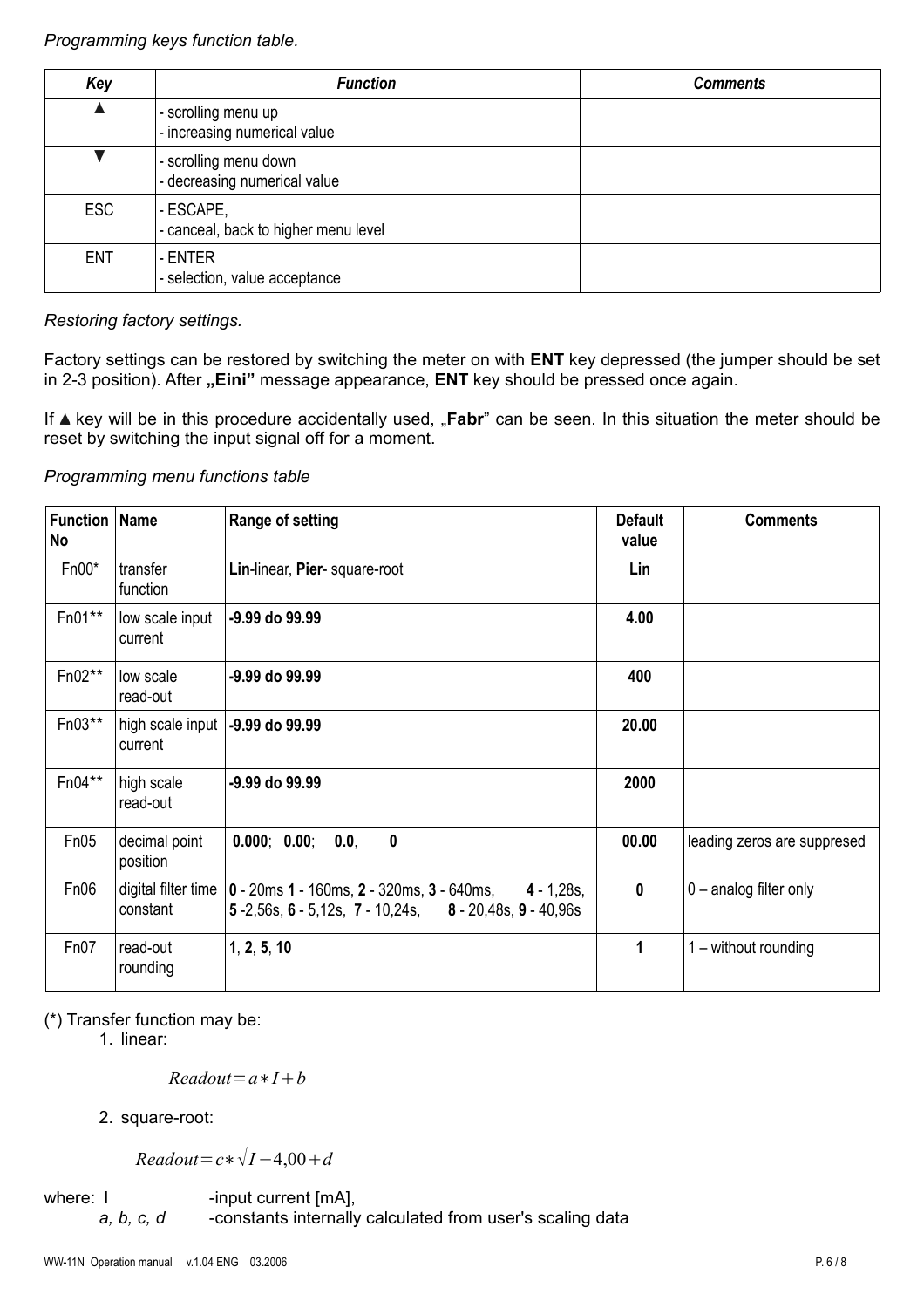(\*\*) Numerical values are edited digit by digit, with  $\overline{V}$ , A keys. Each digit setting should be accepted with ENT key. After last digit acceptance the whole number (setting) is stored.

| <b>Parametr</b>          | <b>Required value</b> | <b>Function number</b> | <b>Programmed parameter</b> |
|--------------------------|-----------------------|------------------------|-----------------------------|
| transfer function        | linear                | Fn00                   | Lin                         |
| low scale input current  | 4.00mA                | Fn01                   | ,04.00"                     |
| low scale read-out       | 0.0                   | Fn02                   | ,0000"                      |
| high scale input current | 20.00mA               | Fn03                   | ,20.00"                     |
| high scale read-out      | 100.0                 | Fn04                   | ,1000"                      |
| decimal point position   | 0.0                   | Fn05                   | 0.0"<br>$\mathbf{a}$        |
| filter time-constant     | 640ms                 | Fn06                   | 3                           |
| read-out rounding        | no                    | Fn07                   |                             |

**Linear scaling example.** Input: 4-20mA – readout 0,0-100,0

#### **3.3 Error messages.**

There is a set of error massages which inform the user about device condition. One of them concern internal error states, the other inform about out of range conditions.

| <b>Error code</b>    | <b>Description</b>                                                             | Possible reason                                                               | <b>Action</b>                                                                                                                                       |
|----------------------|--------------------------------------------------------------------------------|-------------------------------------------------------------------------------|-----------------------------------------------------------------------------------------------------------------------------------------------------|
| ErrF                 | Factory setting memory error,<br>also calibration error                        | -abnormal EMC condition<br>-memory failure                                    | Disconnect the meter for 5s and turn-on again. If<br>error remains contact the supplier (service).                                                  |
| InIF                 | Memory initialisation with default<br>data. The meter requires<br>calibration. |                                                                               | Disconnect the meter for 5s and turn-on again. If<br>error remains contact the supplier (service).                                                  |
| ErrU                 | User setting memory error. All<br>user data may be lost.                       | -abnormal EMC condition<br>-memory failure                                    | Disconnect the meter for 5s and turn-on again. If<br>error remains press ENT key. The meter will set<br>default values with momentary IniU message. |
| InIU                 | Memory initialisation with default<br>data.                                    |                                                                               | If message repeats contact the service.                                                                                                             |
| display<br>flashing  | Input signal overrange.                                                        | - I<3.8mA or I>20.2mA                                                         | Check input circuitry and signal source if the<br>actual current value is correct in certain<br>condition.                                          |
| 9999<br>(flashing)   | Display overrange.                                                             | -input current out of range<br>-wrong scaling parameters<br>-internal failure | Check input circuitry and signal source.<br>Check scaling parameters.                                                                               |
| $-999$<br>(flashing) | Display underrange                                                             | -input current out of range<br>-wrong scaling parameters<br>-internal failure | Check input circuitry and signal source.<br>Check scaling parameters.                                                                               |
| 0.00<br>(flashing)   | Negative value for square-root<br>operation.                                   | - Fc01 or Fc03 is set to less than<br>4.00mA<br>- input current below 4.00mA  | Check Fc01and Fc03 values.<br>Check if I<4.00mA is correct for certain working<br>conditions.                                                       |